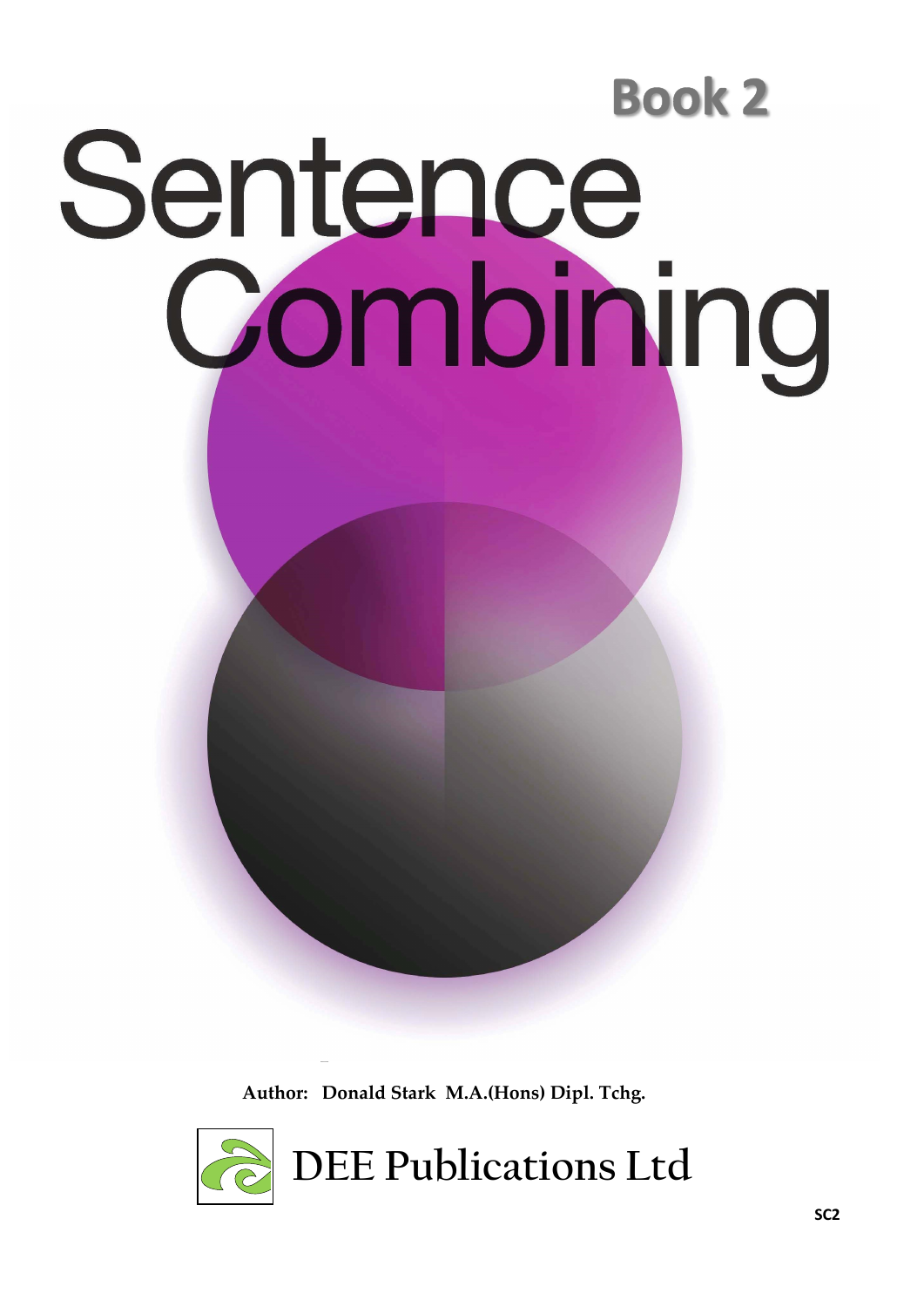**During**

*During conveys the idea of a period of time when something happens.* 

*Combine the following by using the word ' during'. You might need to use 'and' for some answers.* 

2

- e.g. The night. I heard a strange sound. It was outside in the garden.
	- \*The night. I heard a strange sound. It was outside in the garden. \**(delete unnecessary words)*
	- → **During** the night, I heard a strange sound outside in the garden.
- 1. The afternoon. I walked around the city centre. I walked with my friends.
- 2. The test. We were not allowed to talk. No talking for the whole time.
- 3. The drive. We were driving to the beach. We stopped only once. We stopped to buy ice-creams.
- 4. The movie. We all sat there. We all watched excitedly.
- 5. The drama presentation. All the students watched. They watched with genuine interest.
- 6. The principal's talk. The students sat quietly. They listened to what he said.
- 7. The flight. I was flying from Auckland to Los Angeles. I watched three movies.

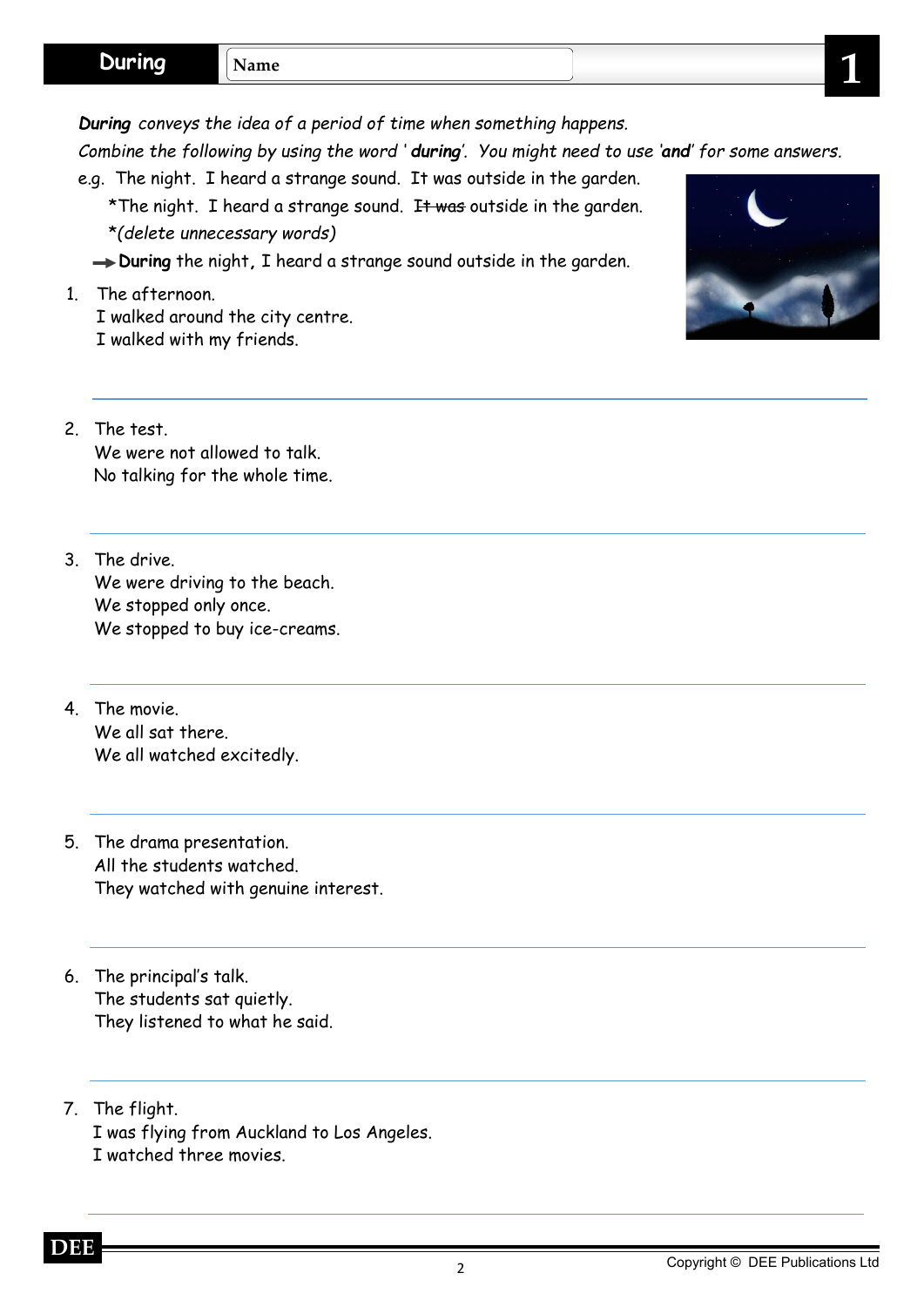*Combine these sentences using the word 'who'. 'Who' introduces more information about the person who is the subject of the sentence.* 

- e.g. Fiona comes from Ireland. She is a fun person.
- Fiona**, who** comes from Ireland**,** is a fun person. *(person + who + first detail, + second detail about the person) \* note the punctuation: two commas and a full-stop.*



- 1. Miss Smith is my teacher. She is my English teacher. She is very popular.
- 2. Mrs Brown is our science teacher. She is from Canada.
- 3. Mr Wood is the new maths teacher. He comes from America.
- 4. Tom is my best friend. He is better at maths than me.
- 5. Mrs Jones is our neighbour. She is older than our mother.
- 6. Mr Kim now lives in this country. He is a businessman. He is from South Korea.
- 7. The Li family come from China. They now live in New Zealand.
- 8. Mark and Terry won the tournament. They are the best tennis players in our region.
- 9. Sarah was born in Sydney. She now lives in Brisbane.



10. Mrs Sopers works here. She was born in the Netherlands.